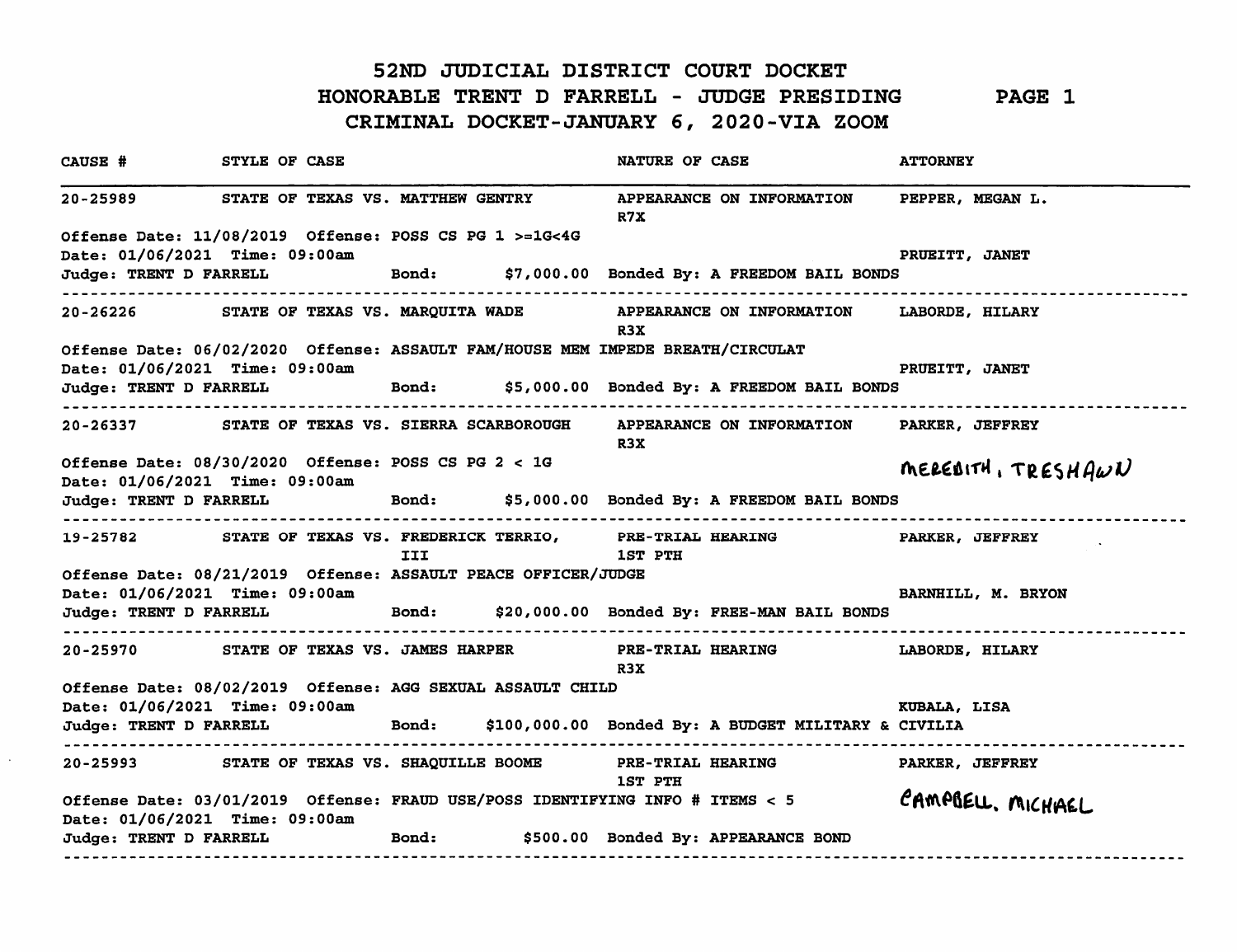## 52ND JUDICIAL DISTRICT COURT DOCKET HONORABLE TRENT D FARRELL - JUDGE PRESIDING PAGE 2 CRIMINAL DOCKET-JANUARY 6, 2020-VIA ZOOM

| CAUSE # STYLE OF CASE                                                                                             |                                                                                                |                                                                                 |  | <b>NATURE OF CASE</b> |                                                                                   | <b>ATTORNEY</b>         |
|-------------------------------------------------------------------------------------------------------------------|------------------------------------------------------------------------------------------------|---------------------------------------------------------------------------------|--|-----------------------|-----------------------------------------------------------------------------------|-------------------------|
|                                                                                                                   |                                                                                                | <b>BELL</b>                                                                     |  | 1ST PTH               | 20-26119 STATE OF TEXAS VS. CHRISTIAN SCHILLER PRE-TRIAL HEARING PEPPER, MEGAN L. |                         |
| Offense Date: 04/11/2020 Offense: DEADLY CONDUCT DISCHARGE FIREARM                                                |                                                                                                |                                                                                 |  |                       |                                                                                   |                         |
|                                                                                                                   | Date: 01/06/2021 Time: 09:00am                                                                 |                                                                                 |  |                       |                                                                                   | OSSOWSKI, NATHAN        |
| ---------------------                                                                                             |                                                                                                |                                                                                 |  |                       | Judge: TRENT D FARRELL Bond: \$3,000.00 Bonded By: A FREEDOM BAIL BONDS           |                         |
|                                                                                                                   |                                                                                                |                                                                                 |  | 1ST PTH               | 20-26346 STATE OF TEXAS VS. NICKOLAS HARBORTH PRE-TRIAL HEARING BOYD, DUSTY H.    |                         |
| Offense Date: 07/29/2020 Offense: CRIMINAL MISCHIEF DAMAGE/DESTR WORSHIP/SCHOOL<br>Date: 01/06/2021 Time: 09:00am |                                                                                                |                                                                                 |  |                       |                                                                                   |                         |
| ----------------------------------                                                                                | Judge: TRENT D FARRELL Bond: \$10,000.00 Bonded By: P.R. BOND                                  |                                                                                 |  |                       |                                                                                   | PRUEITT, JANET          |
|                                                                                                                   | 20-26348 STATE OF TEXAS VS. DENVER BEARD PRE-TRIAL HEARING                                     |                                                                                 |  |                       | <b>1ST PTH, REL. 26361</b>                                                        | LABORDE, HILARY         |
| Offense Date: 05/25/2020 Offense: AGG ASSAULT W/DEADLY WEAPON                                                     |                                                                                                |                                                                                 |  |                       |                                                                                   |                         |
| Date: 01/06/2021 Time: 09:00am                                                                                    |                                                                                                |                                                                                 |  |                       |                                                                                   | SIMMONS, GREGORY K.     |
|                                                                                                                   |                                                                                                |                                                                                 |  |                       | Judge: TRENT D FARRELL Bond: \$20,000.00 Bonded By: A FREEDOM BAIL BONDS          |                         |
|                                                                                                                   |                                                                                                |                                                                                 |  | <b>1ST PTH</b>        | 20-26376 STATE OF TEXAS VS. MISTY KELLEY PRE-TRIAL HEARING PEPPER, MEGAN L.       |                         |
| Offense Date: 08/01/2020 Offense: POSS CS PG 1 >=1G<4G                                                            |                                                                                                |                                                                                 |  |                       |                                                                                   |                         |
| Date: 01/06/2021 Time: 09:00am                                                                                    |                                                                                                |                                                                                 |  |                       |                                                                                   | BARNHILL, M. BRYON      |
|                                                                                                                   | Judge: TRENT D FARRELL Bond: \$7,500.00 Bonded By: P.R. BOND                                   |                                                                                 |  |                       |                                                                                   |                         |
|                                                                                                                   |                                                                                                |                                                                                 |  | 1ST PTH               | 20-26377 STATE OF TEXAS VS. MISTY KELLEY PRE-TRIAL HEARING PEPPER, MEGAN L.       |                         |
|                                                                                                                   |                                                                                                | Offense Date: 08/01/2020 Offense: TAMPER/FABRICATE PHYS EVID W/INTENT TO IMPAIR |  |                       |                                                                                   |                         |
|                                                                                                                   | Date: 01/06/2021 Time: 09:00am<br>Judge: TRENT D FARRELL Bond: \$7,500.00 Bonded By: P.R. BOND |                                                                                 |  |                       |                                                                                   | BARNHILL, M. BRYON      |
|                                                                                                                   |                                                                                                | <b>BELL</b>                                                                     |  | <b>1ST PTH</b>        | 20-26405 STATE OF TEXAS VS. CHRISTIAN SCHILLER PRE-TRIAL HEARING PEPPER, MEGAN L. |                         |
|                                                                                                                   | Offense Date: 04/11/2020 Offense: ABANDON ENDANGER CHILD IMMINENT DANGER BODILY INJ            |                                                                                 |  |                       |                                                                                   |                         |
|                                                                                                                   | Date: 01/06/2021 Time: 09:00am                                                                 |                                                                                 |  |                       | Judge: TRENT D FARRELL Bond: \$3,000.00 Bonded By: A FREEDOM BAIL BONDS           | <b>OSSOWSKI, NATHAN</b> |
|                                                                                                                   |                                                                                                |                                                                                 |  |                       |                                                                                   |                         |